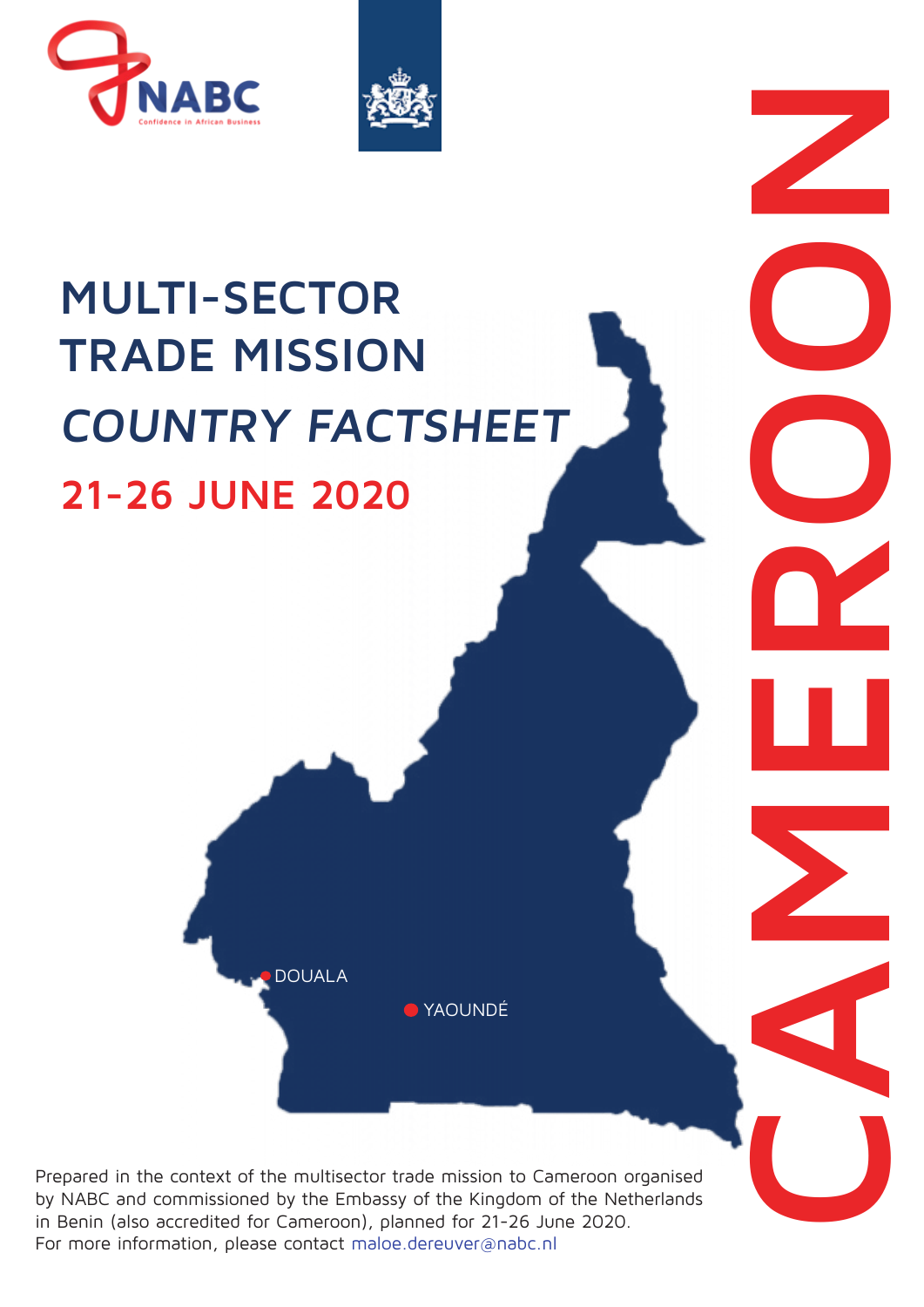## **CA ME RO ON**

- **• Most diversified economy of Central Africa**
- **• Agricultural, oil, gas and mineral resources**
- **• A substantial young and educated workforce**
- **• Favourable geographic location, between west and central Africa, and access by sea**



#### **AT A GLANCE**

Population: 25 million (2018 est.) Area: 475,442 km² Political capital: Yaoundé Economic capital: Douala GDP per capita (PPP): \$3,700 (2017 est.) GDP real growth rate: 3.5% (2017 est.) Inflation rate: 1.1% (2018) Official languages: French & English

#### **OPPORTUNITIES**

Agriculture and horticulture, energy, transport, maritime and port sector, health, banking & finance, education and training

Main export products: crude petroleum, wood (veneer sheets), cocoa beans, bananas, cotton, raw aluminium and rubber

Main import products: machinery, electrical and transport equipment (special purpose ships), articles of iron or steel, chemical products (medicine, pesticides), refined petroleum, food (rice, wheat, frozen fish, milk and derivatives), food preparations, alcoholic liquor and made-up textile articles Source: African Economic Outlook

#### **Economic distribution (% of GDP), 2016**

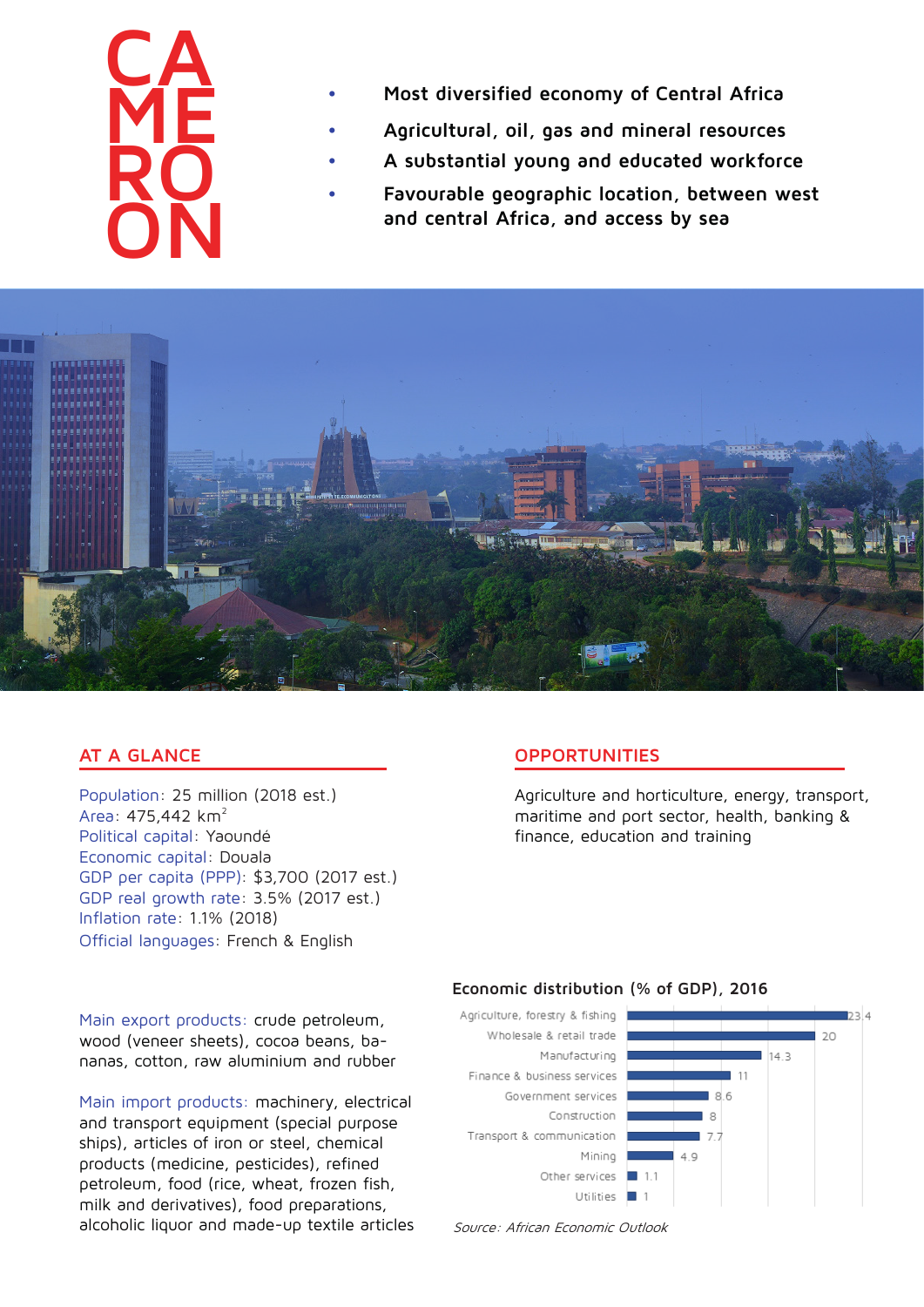**Cameroon**, also referred to as 'Africa in miniature' due to its diversity in vegetation, climate, soils and culture, is located in Central Africa, bordering Nigeria, Chad, the Central African Republic, Equatorial Guinea, Gabon, and the Republic of Congo. With 26 million inhabitants, a 420 km long coastline and a substantial amount of natural resources (minerals, petroleum, agricultural products, wood), the country plays a leading role in the region.

Cameroon has a stable political environment, a growing economy and an opening for foreign business investors. The European Union (EU) remains the largest trading partner of Cameroon accounting for more than half of the country's export. Within the EU, the Netherlands ranks as Cameroon's fourth largest export partner, with an export value of \$356 million.<sup>1</sup> In 2016, the Economic Partnership Agreement, a bilateral trade agreement between Cameroon and the EU came to force, removing all tariffs and quotas on Cameroonian exports to the EU, and gradually removing duties and quotas over 15 years on 80% of EU export goods.2

In order to reach the status of emerging country by 2035, the government has launched an ambitious program; the Growth and Employment Strategy (GESP), to boost the economy and promote job creation.





#### **Main exports Main imports**

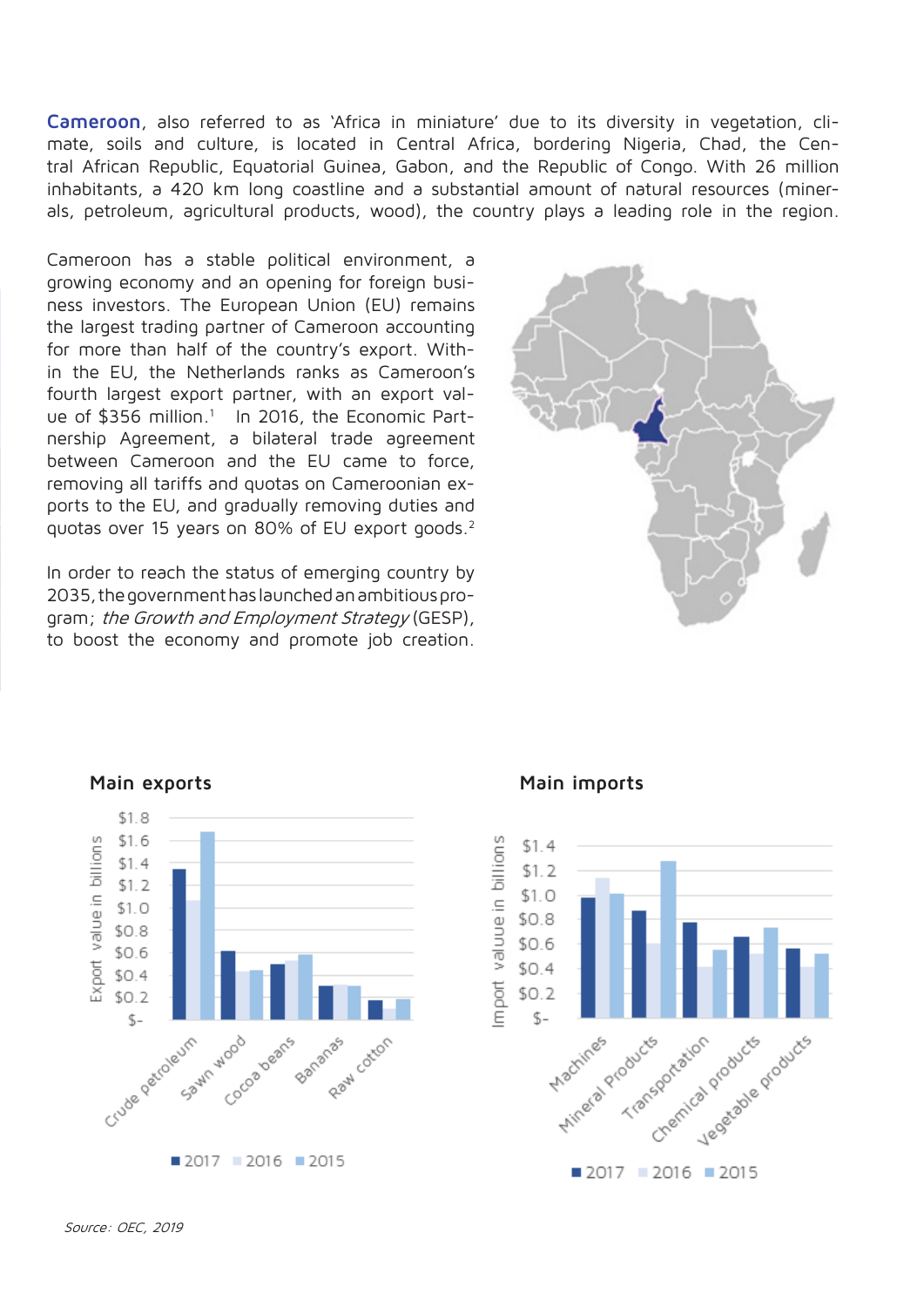### **AGRIBUSINESS**

#### **AT A GLANCE**

Dry area: 472,710 km² Water area: 2,732 km<sup>2</sup> Area of agricultural land: 91,600 km² Area of arable land: 59,600 km² Area of forest land: 208,050 km²

#### **CONTEXT**

- Mismatch between supply and demand, resulting in high imports
- Low inputs (quality seeds, fertilizers, feed)
- Lack of suitable production, processing and marketing infrastructure
- Lack of access to finance

#### **ADVANTAGES**

- Favourable climatic, geographic and ecological conditions
- Increased adoption and acceptance of modern farming equipment and methods
- Various government policies and initiatives supporting the agriculture sector

• Financial support from international organizations to modernize the agricultural value chains and increase access to finance

#### **OPPORTUNITIES**

- Sourcing locally (in partnership with established farms)
- Transformation and processing of agricultural products
- Supply seeds, fertilizers, storage facilities (cooling), animal and fishery products, high yield pro duction process
- Modernizing farming and management techniques

#### **AGRICULTURAL SECTOR**

**The agricultural sector** is one of the main pillars of the Cameroonian economy, accounting for more than 20% of its GDP and employing 62% of the working population. Cameroon has an immense agricultural potential, as the country is endowed with a vast arable and fertile land (59,600 km<sup>2</sup>), and a great variety of climatic, geographical and geological conditions. Agricultural and forest products contribute to a third of the total export earnings, with sawn wood, bananas, cocoa, cotton and coffee, as leading agricultural export products. Important crops for domestic consumption such as cassava, sorghum, (sweet) potatoes, plantain, beans, groundnuts, maize and millet are mainly cultivated through subsistence farming.3 Cameroon is one the world's largest producers of cocoa beans, with an annual harvest of around 264,000 tonnes. Major agricultural import products include machinery and transportation equipment/spare parts, fertilizers, cereals, fuel, and food products.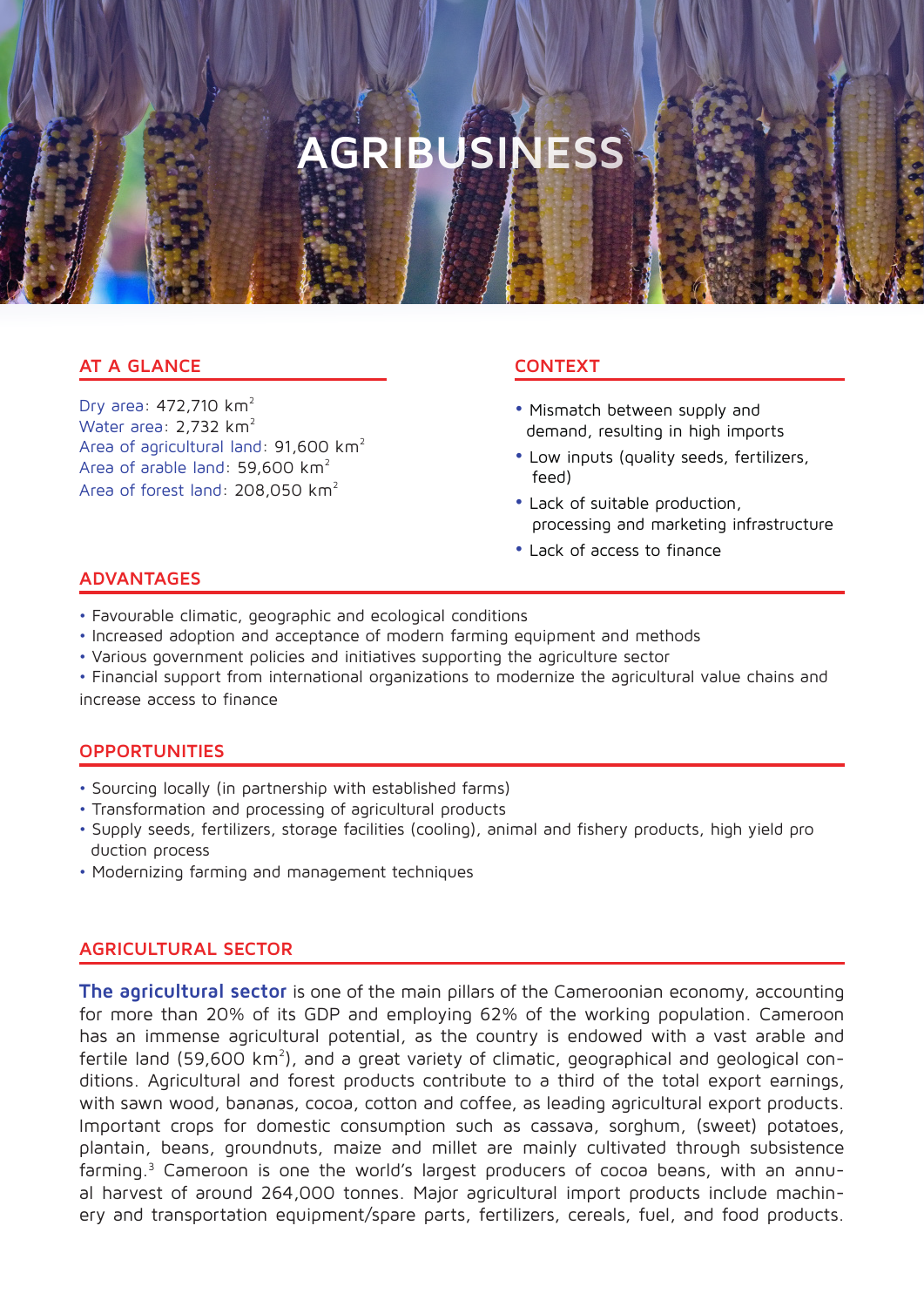**The livestock sector** is an important subsector of the Cameroonian economy, accounting for 13% of the agricultural GDP.<sup>4</sup> The livestock is dominated by cattle, goats, pigs and poultry farming. Domestic consumption of meat is relatively high, with demand exceeding national production.<sup>5</sup> Poultry (45%), followed by cattle (35%), accounts for the largest share of the total meat production. There are several modern large-scale livestock farms (pigs, poultry and cattle) throughout the country and several broiler production sites around Douala and Yaoundé. Since restrictions were imposed on the import of frozen poultry cuts in 2005, the domestic poultry sector has grown substantially with the emergence of hatcheries, feed producers and importers of animal feed and veterinary products. In 2016 and 2018, Cameroon has received loans from the World Bank (\$100 million) and African Development Bank (€84 million) to improve the productivity and climate change resilience of the livestock sector. Both projects aim at raising the standards and competitiveness of the livestock value chains in terms of access to improved genetic material, feeding, slaughter, processing, conservation and transportation.<sup>67</sup>

Forestry is a largely unexploited sector; half of the country is covered in forest, but only one-third of the available hardwood forest resources are exploited. Nevertheless, the export of sawn wood provides more than 10% of Cameroon's export earnings, making it one of the country's most important sources of trade income.

The Cameroonian government actively promotes the agricultural sector, with the Ministry of Agriculture offering farmers free seeds and farming equipment. In its "Growth and Employment Strategy" (GESP), the government has identified the agricultural sector as the engine for economic growth and has recognized the need for diversification, increased productivity, and large-scale investments in the sector.



#### **Production of main crops (2008 - 2017)**

Source: FAO, 2019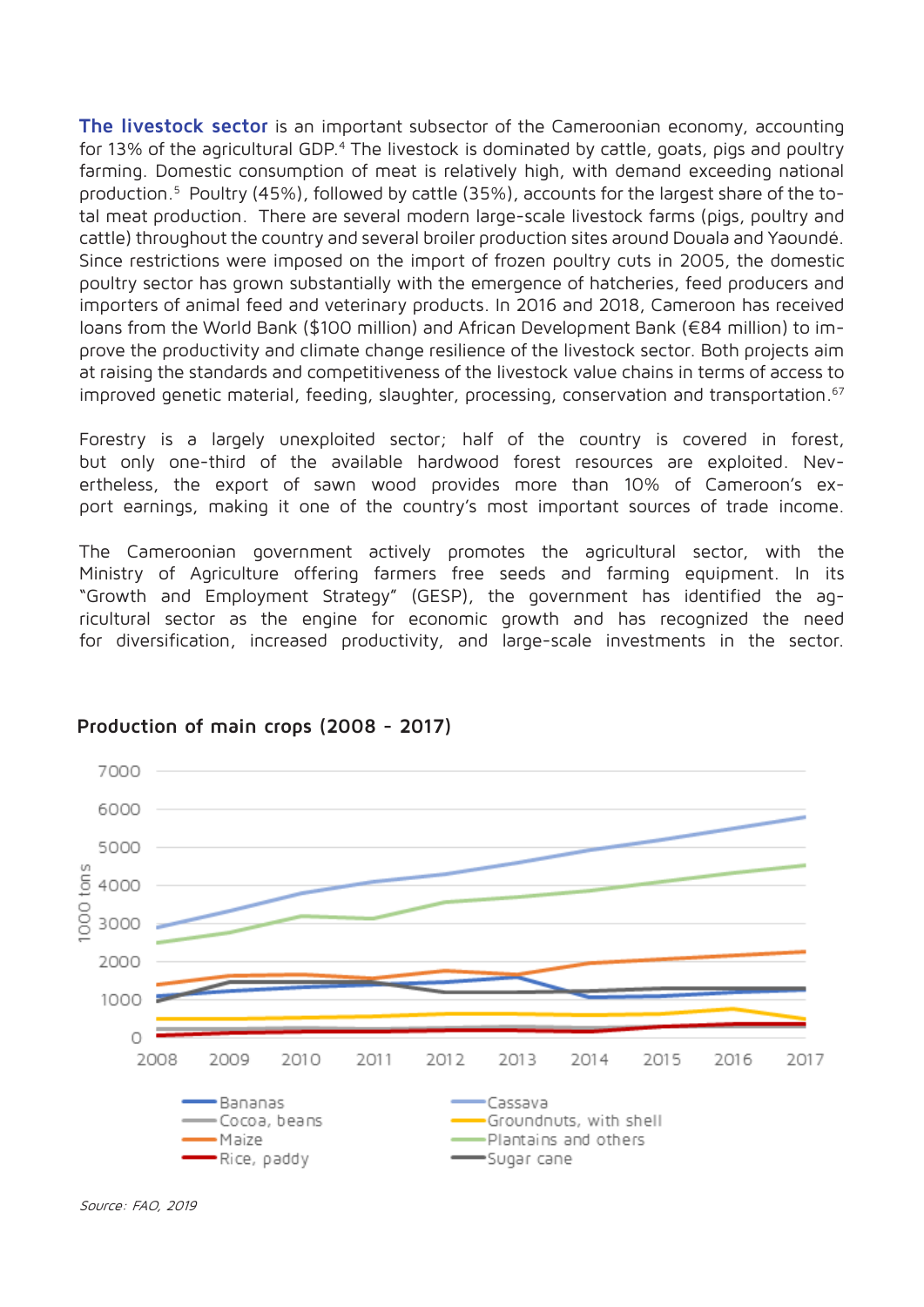### **ENERGY**

#### **CONTEXT**

- Imbalance between power supply and demand resulting in frequent grid outages, especially during the dry season when hydropower capacity drops
- With a need that grows 7,5% per year, Cameroon needs an additional 100 MW by maintaining a precarious balance of the electricity sector
- Increasing dependence on oil and gas due to the heavy reliance on petroleum-based products by the infrastructure sector
- Lack of renewable energy policies, investment mechanism and infrastructure
- Lack of reliable data on suitable locations for solar, biomass and wind sites

#### **ADVANTAGES**

- Third largest hydropower potential in Africa
- High biomass, solar and wind potential
- Government policies and support for oil and gas investments
- Large natural gas reserves

#### **OPPORTUNITIES**

- Improving the reliability of power supply
- Introducing low cost off-grid solutions to local communities without access to the grid
- Further developing renewable energy generation (solar, biomass, wind, geothermal, biogas)
- Increased need for geological consultations
- Construction of hydroelectric dams

#### **ENERGY SECTOR**

**Cameroon's energy sector** offers substantial opportunities for further development and diversification. Cameroon has an abundant reserve of energy resources, such as crude oil, natural gas, hydropower, biomass, solar, wind and geothermal energy. Although Cameroon is a relatively small oil producer in Sub-Sahara Africa, the industry plays an important part in reducing poverty and achieving economic growth. Despite declining oil prices, oil export accounts for 31% of Cameroon's export earnings.<sup>8</sup> In 2015, Cameroon produced an average of 100,000 barrels per day, with the majority of oil originating from offshore fields in the Rio del Rey basin (89%).<sup>9</sup> In 2003, the 1,070-kilometer Chad-Cameroon pipeline, was completed, transporting Chadian oil from the north to the south of Cameroon, ending at the Kribi port. Cameroon's substantial gas reserves is about 6 billion tons in the basin of Del Rey and at Kribi, and have not yet been exploited due to the lack of a profitable market.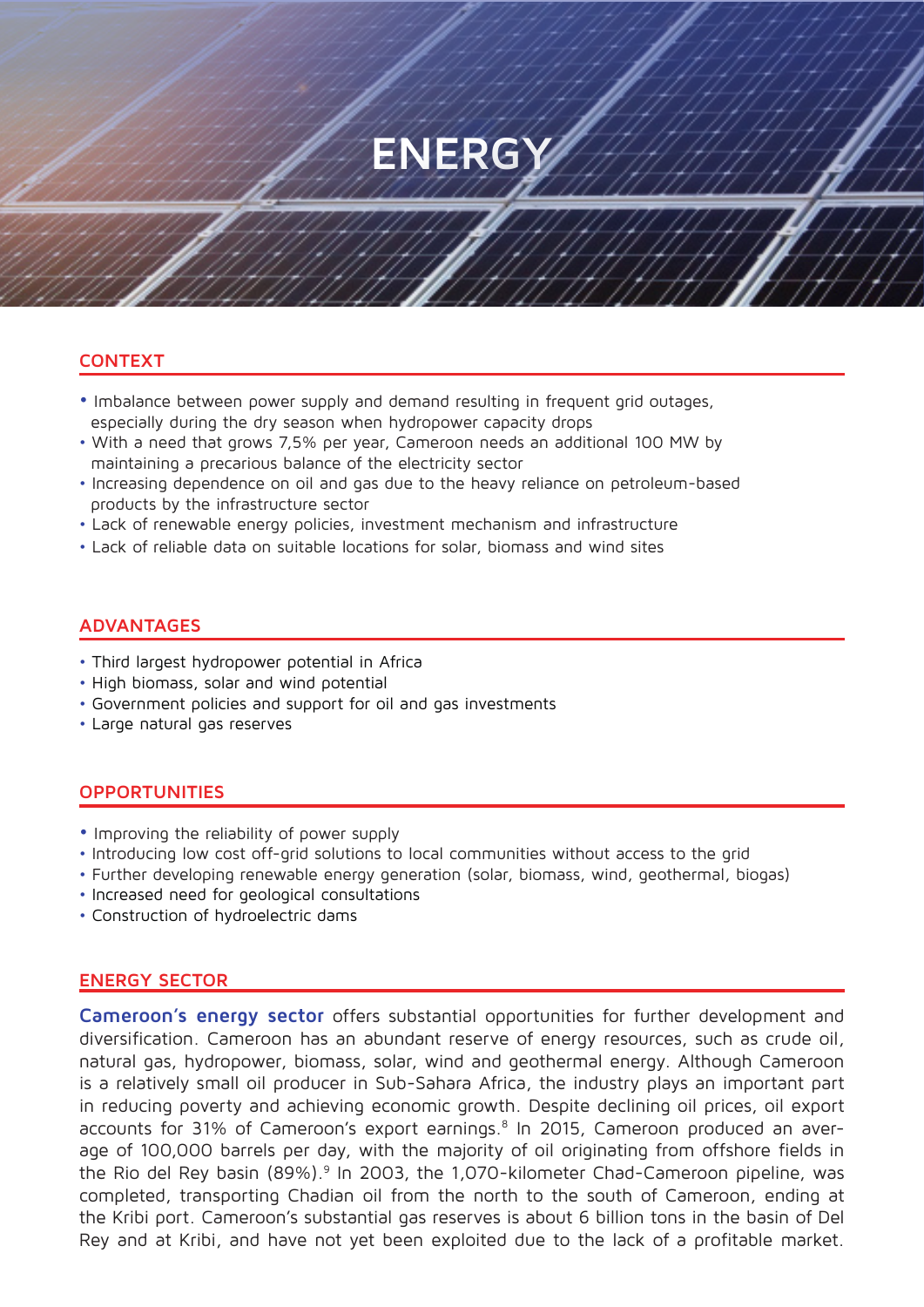The country aims to cut its gas imports and further develop the LNG sector. An important step towards this goal is the in 2018 constructed Hilli Episeyo FLNG, the world's second floating LNG platform, located at Bipaga, near Kribi. The floating platform has an annual production capacity of 1.2 million tons per year, of which 30,000 tons of gas is intended for the domestic market.<sup>10</sup>

Cameroon's total installed generation capacity is about 2,327 MW, and is generated for the majority by hydropower installations (60%), followed by gas (20%), and a combination of heavy and light-fuel oil (20%).<sup>11</sup> Cameroon has the third largest hydropower potential in Africa, estimated at around 23,000 MW, with 75% of this capacity concentrated in the Sanaga River basin located in the North of Cameroon. However, only 3% of Cameroon's total hydropower potential is currently exploited. Extreme weather represents a risk to Cameroon's energy sector, with drought affecting the generation capacity of the hydropower plants, resulting in power outages.

Renewable energy is largely unexploited, and contributes less than 1% towards Cameroon's energy mix. In the northern and coastal areas of Cameroon, there is a huge potential for solar and wind power. Solar irradiation is around  $5kWh/day/m<sup>2</sup>$ . The cellular telecommunications network is currently powered by solar energy. The current system is however insufficient, with only 50 PV installations. Cameroon has the third largest biomass potential in sub-Sahara Africa, with half of its territory covered in forest. There has not been any commercial production of biofuel, and biomass is primarily used by the rural population for cooking, heating and lightning.

In 2014, 62% of the population had access to electricity, but access varied greatly between urban (96%) and rural areas (35%).<sup>12</sup> Distribution losses (31%) and transmission losses (6%) are significant and increased in the period 2005 to 2010.<sup>13</sup> Limited access to reliable electricity has a significant impact on the whole economy, and results in a loss of 5% in GDP growth per year. The majority of distributed energy (58%) is consumed by the industrial sector, followed by the residential (20%) and tertiary sector (13.5%).<sup>14</sup> In the late 1990s, Cameroon started the liberalization process of its energy sector which led to the privatization of the state electricity company SONEL (now ENEO). In 2011, the generation, transmission and distribution segments were separated from ENEO and transferred to the newly established state owned operator SONATREL (Société Nationale de Transport d'Electricité).

The Cameroonian government has launched large investments to improve the country's electrification rate and achieve energy self-sufficiency. The government has developed a Rural Electrification Master Plan (PDER) to improve access to electricity in rural areas. In 2035, electricity rates should increase to 54% for households and 85% for the population centers. As part of the Nationally Determined Contribution (NDC), the government intends to increase the share of renewable energy from 1% to 25% by 2035. The government has prioritized the development of large-scale hydropower projects such as the Nachtigal (420 MW), Memve'éle (200 MW), Kpep (485 MW), Makay (365 MW) and Grand Eweng (1,800) hydropower plants.15

In 2020, Cameroon plans to build two solar parks (total of 25 MW) to improve the power supply in the country's northern regions.<sup>16</sup>

Both local and international partners have been involved in carrying out feasibility studies across the country. These include studies on developing a rural electrification project, a construction of a biomass electricity development pool and a solar energy pool as well as a mini hydroelectricity plants on the Build, Operate and Transfer (BOT) mode.

| <b>Economic Sector</b>         | <b>GWh</b> |
|--------------------------------|------------|
| Industry                       | 3.011      |
| Transport                      | Ω          |
| Residential                    | 1,135      |
| Commercial and Public Services | 1,261      |
| Agriculture / Forestry         | 78         |
| Fishing                        | Ω          |
| Other non-specified            | Ω          |
| Total Electricity Consumption  | 5485       |
| Source: Get.invest (2019)      |            |

|  | Electricity consumption in 2006 |  |  |  |
|--|---------------------------------|--|--|--|
|--|---------------------------------|--|--|--|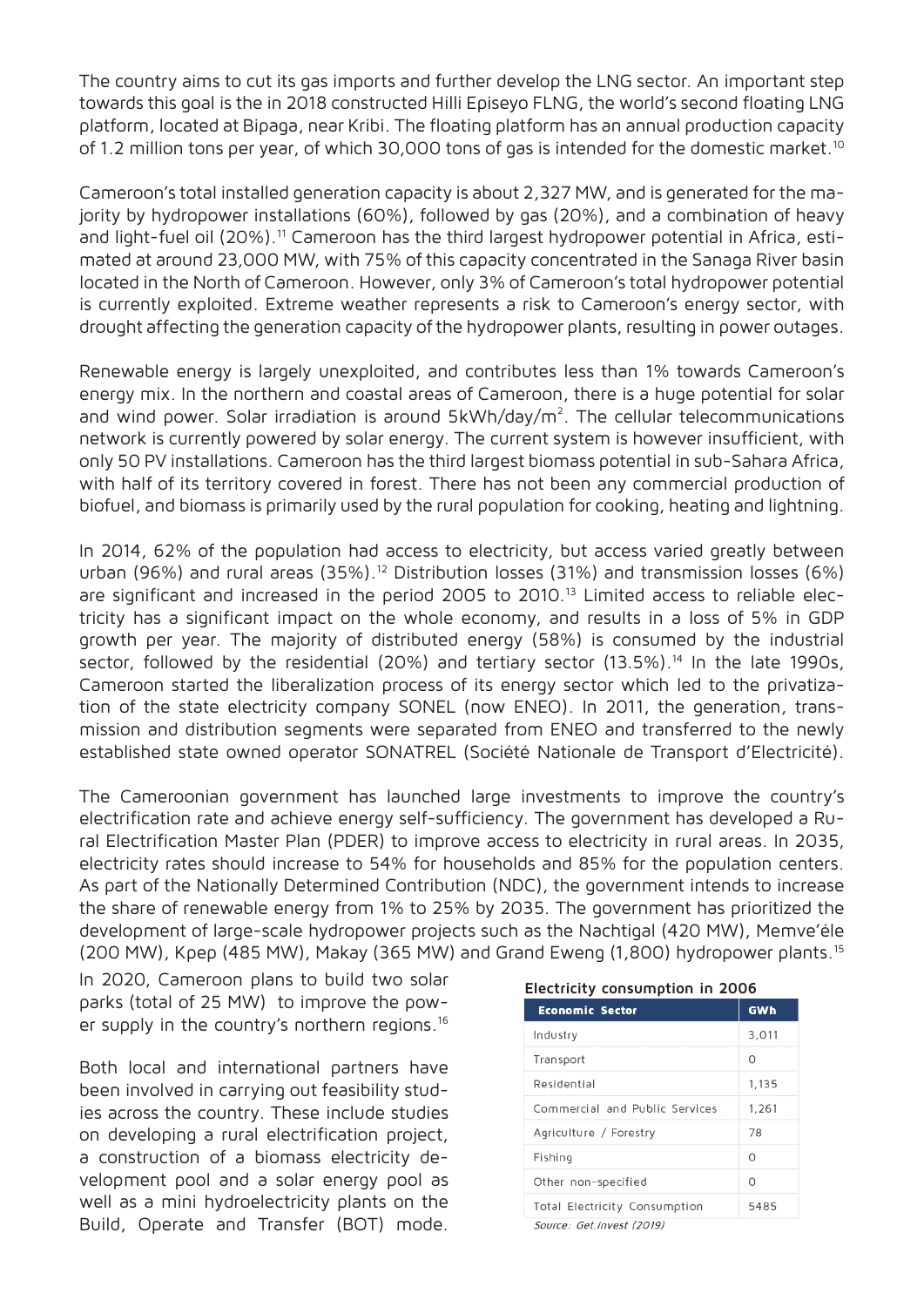# **TRANSPORT & LOGISTICS**

#### **CONTEXT**

- Limited road infrastructure that cannot meet growing traffic demand
- High transport costs and delivery time
- A majority of the roads are unpaved and limited passable during the wet season

#### **ADVANTAGES**

- Transit hub for landlocked countries in Central Africa
- Great potential for workforce value addition
- Relatively high private sector participation
- Major infrastructure investments and construction of new paved roads
- Growing agricultural and mineral/resource demand

#### **OPPORTUNITIES**

- Improving the quality of the road network, including regional corridors and cross-border infrastructure
- Reducing transport costs and prices through more effective service delivery and competi tion in the transport sector
- Cold-chain services/ refrigerated trucks
- Use of cargo-drones to deliver products, supplies and medication

#### **TRANSPORT & LOGISTICS**

**Cameroon's favorable geographic location** at the center of three trans-African highways and its well-developed ports makes it a key regional logistic hubs for Central Africa. However, economic benefits have been rather limited due to the poor state of the transport network, with poorly maintained roads and a lack of regional rail connections. In addition, the sector suffers from high transport costs. The transport costs along the main transit corridors from Chad and CAR are one of the highest in sub-Sahara Africa, with goods taking abnormally long to reach their destination.

Infrastructure is an essential part of the government's Growth and Employment Strategy, which prioritizes building an efficient transport network at low-cost that will cover the entire country, and improving the connectivity with neighboring countries. Cameroon currently spends around \$930 million per year (5.6% of its GDP) on infrastructure, with transport receiving the highest level of spending (\$273 million per year).<sup>17</sup> To ad-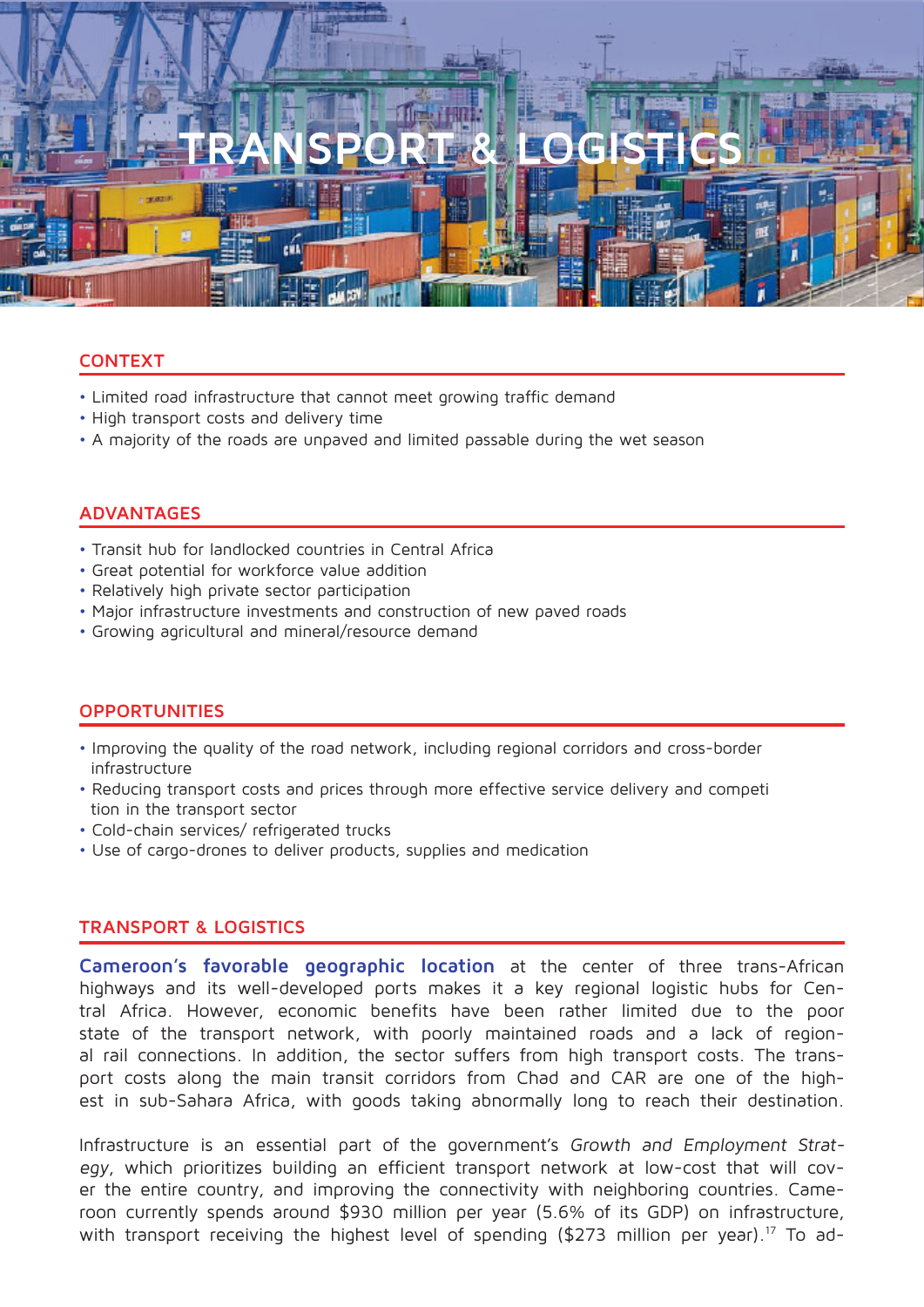dress the challenges in the infrastructure sector, Cameroon needs to spend a sustained amount of \$1,480 million (8.9% of its GDP) per year over the next decade on infrastructure.

Cameroon's logistics activity is mainly concentrated in urban areas where the majority of the population lives, and the main economic activities take place. Storage facilities are available throughout the country, especially in urban centers and port cities. With an estimated number of 35,000, trucking capacity exceeds domestic transport demand, but trucks are commonly 30 years or older.<sup>18</sup> Cameroon's road network covers approximately 121,424 km, of which only 6,110km is paved.<sup>19</sup> The country's road network is currently improved with the construction of the Douala-Yaoundé highway, Yaoundé-Nsimalen highway, Enugu-Bamenda highway and other major roads. In October 2019, the government signed a \$20 million loan with the AfDB for the construction of a 357-km road ring (RN 11), in the northwest of Cameroon.20 The construction of new roads has improved the connection between cities and agricultural areas, creating both jobs and enabling farmers access to new markets.

Cameroon's rail system, primarily operated by Camrail, plays an important part in passenger and domestic freight transport to northern Cameroon and its landlocked neighbors. In 2014, the Camrail transported 1.6 million passengers and 1.8 million freight (fuel, cotton, wood, food products, containers) per year. The government is renovating the existing railway and looking into extending its rail network, including constructing a 700km railway between Ngaoundéré and N'Djamena (Chad) and a 100km Edea-Kribi railway. Cameroon has 3 international airports (Douala, Yaoundé, and Garoua) and 8 smaller airports with paved runways. The government plans on modernizing Yaoundé Nsimalen and Douala international airport to meet ICAO's safety and security standards.

With the exception of the Benué River, waterway transport is almost absent due to a lacking infrastructure and challenging weather conditions.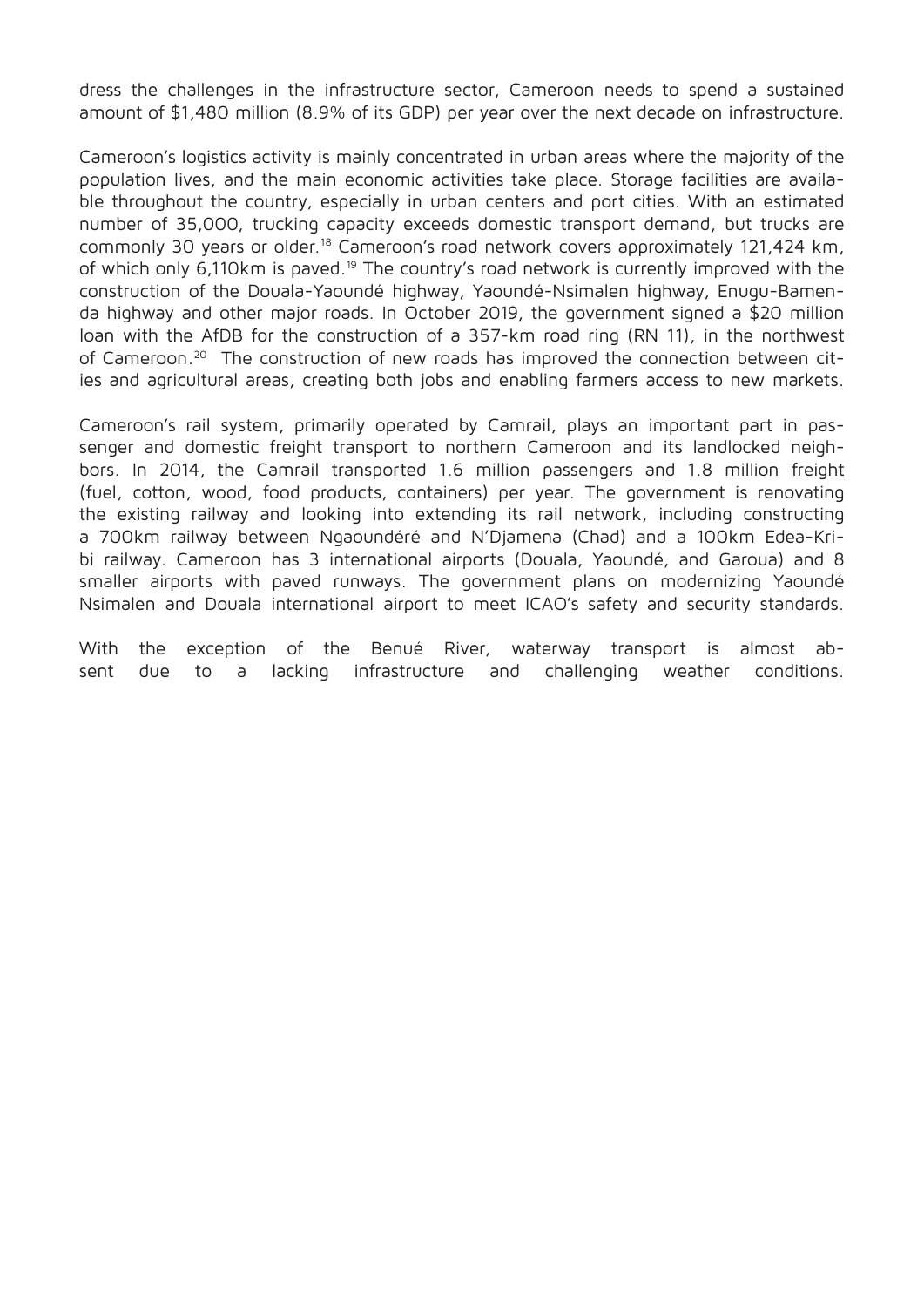### **MARITIME & CONSTRUC**

#### **CONTEXT**

- Increased demand for maritime transportation services
- Long waiting and port dwell time
- High port and cargo-handling costs
- Lack of funding for large scale projects

• Inaccurate costs estimation techniques, high costs of construction material, lack of equipment and skilled manpower

#### **ADVANTAGES**

- New port development and hinterland connection
- Relatively good performance of the Douala port in the context of the west African coast
- Private sector participation in some sectors of the ports

#### **OPPORTUNITIES**

- Modernizing the port (container terminals, supply of trucks)
- Improving the capacity and efficiency of the ports
- Further improving port-road infrastructure
- Providing new and refurbished construction equipment, and building materials
- Construction of housing in all segments of the market

#### **TRANSPORT & LOGISTICS INFRASTRUCTURE**

**Cameroon** has a strategic position half-way between the North and the South of the continent. Cameroon has four independent ports: the port of Douala, the Deep Water port of Kribi, Limbe seaport and the river port of Garoua. The Garoua port is a seasonal port on the Benué river, and only active for three to four months a year during the wet season. The port of Douala is the largest port in Central Africa, with an annual traffic of over 7 million metric tons, and handling 95% of the goods entering the country.<sup>21</sup> It is also the main port for external trade with Cameroon's landlocked neighbors: Chad, CAR and Congo-Brazzaville. The growth of the port is however constrained by long waiting times at the entry gate and long dwell time.<sup>22</sup> The Douala port is connected to the sea via a 50 km long and narrow channel on the Wouri River that requires constant and costly dredging. Because large vessels are unable to enter the port of Douala, the government has further developed port facilities in Limbe, Kribi and Garoua.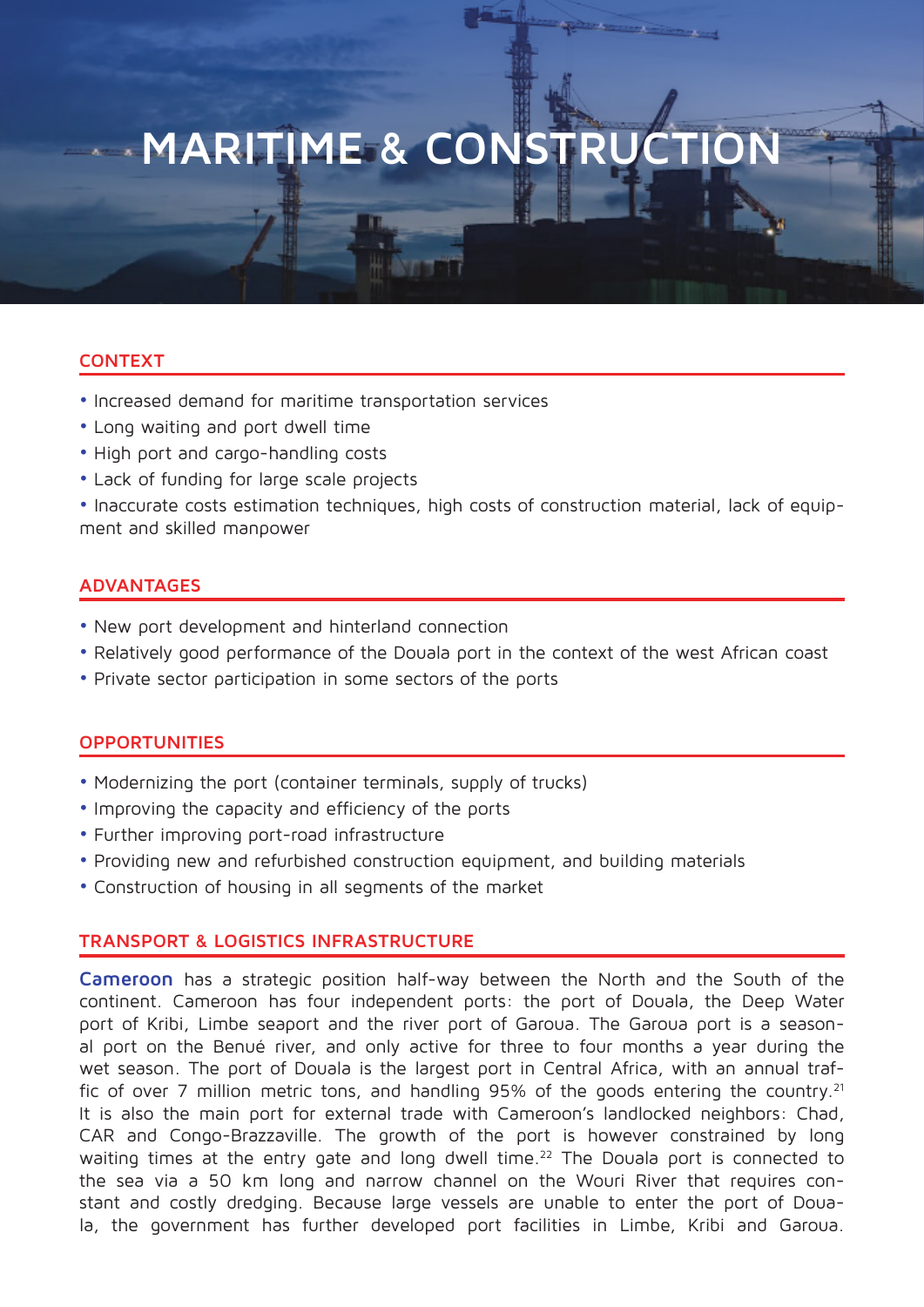In March 2018, the Kribi seaport was opened to assist the flow of goods to and from the country and take the pressure off the Douala port (phase I). The Kribi port is primarily designed as a mineral port, and has a terminal specifically designed for handling raw materials such as aluminum and iron. Liquid bulk, coming from the Hilly Episeyo gas terminal and oil terminals KK1 and Ebome, represents the largest share of traffic that passes the port (79%).<sup>23</sup> The newly opened Kribi port and the construction of a 510 km railway line between the port and the iron ore producing area of Mbalam in East Cameroon will give a massive boost to Cameroon's mining sector. Cameroon is richly endowed with mineral resources (bauxite, cobalt, uranium, iron and gold) that are yet to be exploited.

Following the opening of the port, operations started for the constructions of 20 new terminals, a 650 meter quay, and a logistic / industrial zone in Kribi (phase II). In the past 15 years, the government of Cameroon has made serious efforts to improve the efficiency and attractiveness of its ports by improving the transport infrastructure, border control, modernizing custom administration, and combating corruption and informal practices.25



Cameroon's construction sector is expected to grow with 8% in 2019, with an annual growth of 7.4% until 2028.<sup>24</sup> This growth is driven by the completion of major infrastructure projects (roads, bridges, ports, energy & water), as well as construction projects related to the 2021 Africa Cup of Nations (2 new stadiums in Douala and Yaoundé). The Cameroonian construction sector is dominated by many foreign construction companies that possess specialized skills, technologies and sufficient funds. With a growing population, and increased urbanization, there's a serious need for both affordable as well as high-end housing. There's a shortage of up to 100,000 units a year, which could grow up to 1 million in the next 5 to 10 years. The construction sector is expected to benefit from the recent entry of three new cement companies: G Power Cement (German), Dangote Group (Nigeria), and Addoha (Morocco). Similarly, the construction sector will receive a massive boost once major mining projects such as the Mbalam-Nabeba iron ore project (\$4.6bn) and the Minim Martap bauxite project (\$4-6bn) start production.

| <b>Project Name</b>                       | <b>Sector</b> | \$ bn | <b>Completed in</b>                                |
|-------------------------------------------|---------------|-------|----------------------------------------------------|
| Sonara Expansion Projects                 | Real Estate   | 1.3   | Phase I: 2016<br>Phase II: N/A                     |
| Nachtigal Hydropower Project              | Energy        | 1.3   | 2023                                               |
| Kribi Deep Sea Port                       | Maritime      | 1.3   | Phase I: 2018<br>Phase II: 2020<br>Phase III: 2030 |
| Hilli Episeyo FLNG                        | Energy        | 1.2   | 2018                                               |
| Limbe Deep Sea Port                       | Maritime      | 0.8   | N/A                                                |
| Memve'ele Hydropower Station              | Energy        | 0.6   | 2017                                               |
| Lom Pangas Dam and Hydropower Project     | Energy        | 0.5   | 2020                                               |
| Kribi-Lolabe Double Carriage Road Project | Transport     | 0.5   | N/A                                                |

#### **Construction of some large scale projects**

Source: UNCTADstat, 2019